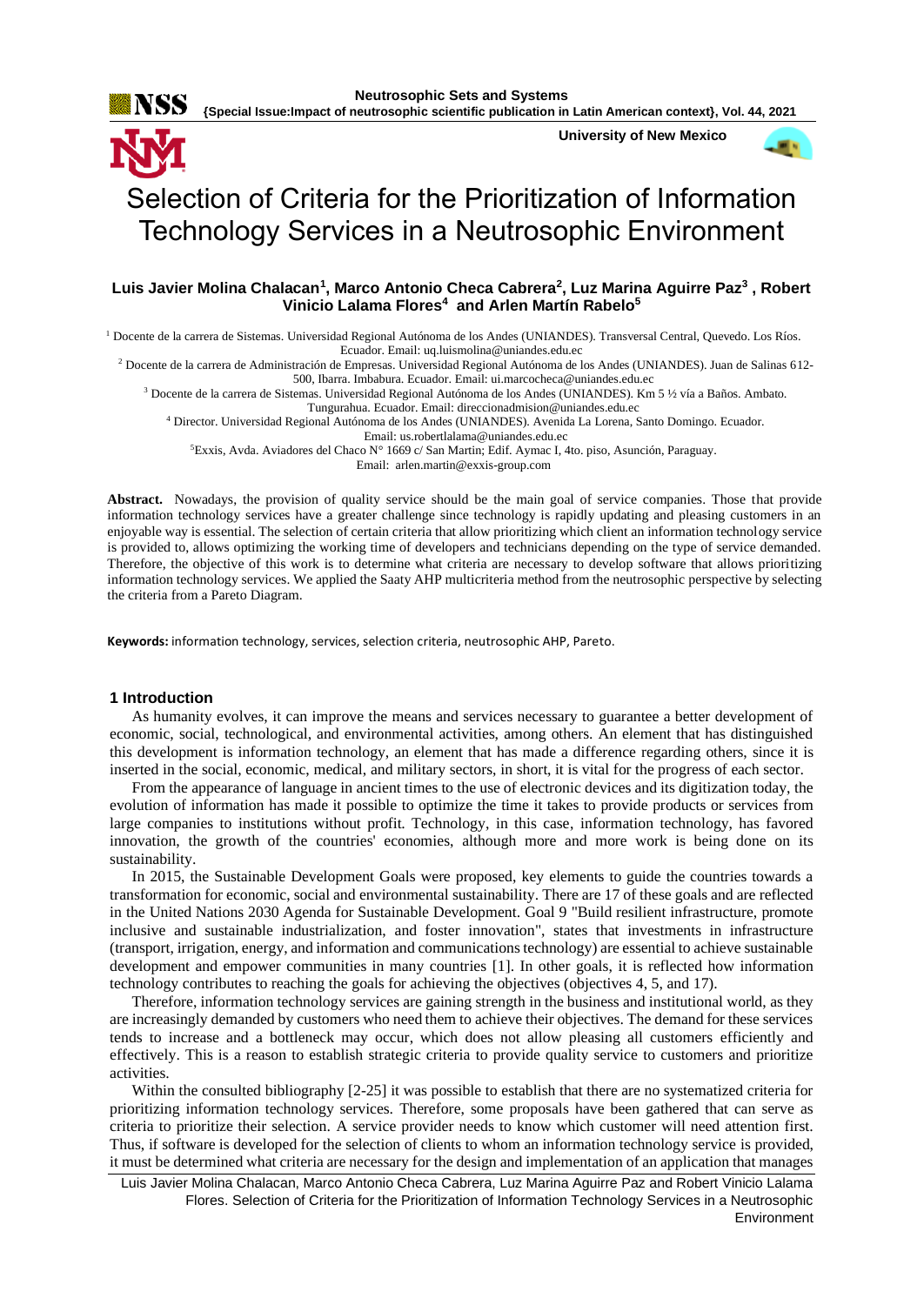379 Neutrosophic Sets and Systems {Special Issue:Impact of neutrosophic scientific publication in Latin American context}, Vol. 44, 2021

prioritization criteria. That is why the objective of this research is established taking into account the use of the Analytic Hierarchy Process proposed by Tomas Saaty (AHP Saaty from this moment on).

When conducting a bibliography study on the subject [\[26-29\]](#page-8-0), it was established that some authors have algorithmically sophisticated multi-criteria evaluation models, where hierarchical techniques such as AHP Saaty are used in conjunction with other heterogeneous methods related to decision-making. In addition to the fact that all the methods used are based on the criteria of experts in a majority way. In this research, the environment of uncertainty and possible uncertainties that this social phenomenon brings with it will be taken into account. The abovementioned is given because Neutrosophy is the branch of philosophy that studies the origin, nature, and scope of neutralities. Its incorporation guarantees that the uncertainty of decision-making is considered, including indeterminacies where the experts will issue their criteria evaluating linguistic and not numerical terms [\[30-47\]](#page-8-1).

According to the previous statements, we have defined as specific objectives of this work:

- 1. Establish strategic criteria
- 2. Selection of criteria to prioritize using Pareto Diagram
- 3. Determine prioritization through AHP Saaty in a neutrosophic environment and then apply it to decision-making regarding the criteria for software development.

#### **2 Materials and methods**

The following section describes the theoretical and empirical methods used throughout the current research to meet the specific objectives outlined. The methods used are listed below:

- ⎯ Inductive, deductive: to verify the factors raised regarding the research topic in addition to structuring the research profile for its application.
- Analytical-synthetic: to compare all the phenomena involved in the research
- ⎯ Historical-logical and descriptive-systematic: to analyze the problem situation of the research, it is intended to make a current observation of the phenomena for their interpretation.
- ⎯ Surveys and interviews will be applied to the sample comprised of the target population and selected experts. Questionnaires were prepared aimed at obtaining information about the real problem and issuing possible solutions, to obtain valid conclusions and support the results.

Chain or network samples, known as snowball, are where key participants are identified and added to the sample, they are asked if they know other people who can provide more extensive data, and once their data is obtained, they are included. In other words, it is a non-probability sampling technique in which the experts give information about other known experts. Thus, allows access to difficult-to-sample experts, is an easy and inexpensive process [\[48\]](#page-9-0).

The Pareto Diagram was presented by JM Jurán in his Quality Control Manual based on what was described in 1909 by V. Pareto under the principle of "the few vital, the many trivial". This diagram is based on problem analysis and is used to present data, drawing attention to the causes of great incidence in the problem in question. Aims to determine 20% of the causes that provoke 80% of the problems [\[49,](#page-9-1) [50\]](#page-9-2).

Its main advantages are:

- It allows focusing on the aspects whose improvement will have the most significant impact, thus optimizing efforts.
- Provides a quick and easy view of the relative importance of issues.
- It helps prevent some causes from getting worse by trying to fix other less significant ones.
- His graphical view of the analysis is easy to understand and encourages the team to continue with improvement.

The following algorithm is used to execute the method:

- 1. Collect the data and tabulate it.
- 2. Calculate absolute and cumulative frequency, unit, and cumulative relative frequency.
- 3. Graph by locating all the causes along the coordinate axis ordered from highest to lowest incidence and correspond with their percentages along the ordinate axis. Finally, the cumulative polygonal line is built, and the causes that are up to 80% will be the ones with the highest incidence.

Luis Javier Molina Chalacan, Marco Antonio Checa Cabrera, Luz Marina Aguirre Paz and Robert Vinicio Lalama Flores. Selection of Criteria for the Prioritization of Information Technology Services in a Neutrosophic **Environment** Neutrosophic AHP Saaty: The hierarchical analytical process was proposed by Thomas Saaty in 1980 [\[30\]](#page-8-1). This technique models the problem that leads to the formation of a hierarchy representative of the associated decision-making scheme [\[31,](#page-8-2) [32\]](#page-8-3). The formulation of the decision-making problem in a hierarchical structure is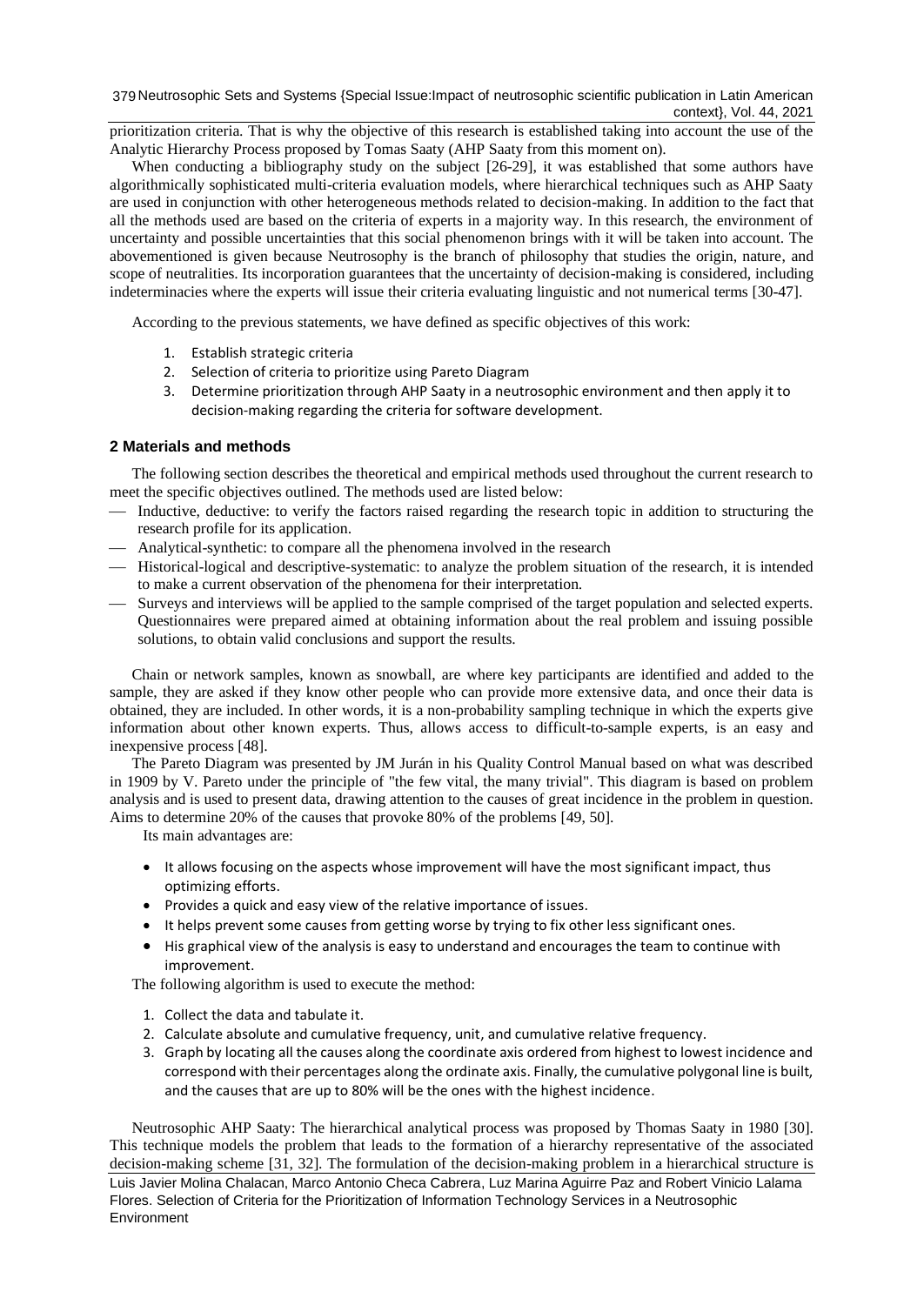Neutrosophic Sets and Systems {Special Issue:Impact of neutrosophic scientific publication in Latin American 380 context}, Vol. 44, 2021

the first and main stage. This stage is where the decision-maker must break down the problem into its relevant components [\[33\]](#page-8-4), [\[34,](#page-8-5) [35\]](#page-8-6). The hierarchy is constructed so that the elements are of the same order of magnitude and can be related to some of the next levels. In a typical hierarchy, the highest level locates the problem of decision-making. The elements that affect decision-making are represented at the intermediate level, the criteria occupying the intermediate levels [\[36\]](#page-8-7). Finally, the levels of importance or weighting of the criteria are estimated using pair-wise comparisons between them.

For the description of the method, the following definitions must be presented:

**Definition 1**: ([\[51,](#page-9-3) [52\]](#page-9-4)) The Neutrosophic set N is characterized by three membership functions, which are the truth-membership function TA, indeterminacy-membership function IA, and falsehood-membership function FA, where U is the Universe of Discourse and  $\forall x \in U$ , TA (x), IA (x), FA (x) $\subseteq$  -0, 1+ [, and -0 $\le$ inf TA (x) + inf IA  $(x)$  + inf FA  $(x) \leq$ sup TA  $(x)$  + sup IA  $(x)$  + sup FA  $(x) \leq 3+$ . Notice that, according to the definition, TA  $(x)$ , IA  $(x)$ and FA  $(x)$  are real standard or non-standard subsets of  $\vert$  -0, 1+ [and hence, TA  $(x)$ , IA  $(x)$  and FA  $(x)$  can be subintervals of [0, 1].

**Definition 2**: ([\[51,](#page-9-3) [52\]](#page-9-4)) The Single-Valued Neutrosophic Set (SVNS) N over U is  $A = \begin{bmatrix} 48 \\ 16 \end{bmatrix}$ , where TA: U→[0, 1], IA: U→[0, 1], and FA: U→[0, 1],  $0 \le TA(x) + IA(x) + FA(x) \le 3$ . The Single-Valued Neutrosophic Number (SVNN) is represented by N = (t, I, f), such that  $0 \le t$ , I,  $f \le 1$  and  $0 \le t + I + f \le 3$ .

**Definition 3**: ([\[51-54\]](#page-9-3)) the single-valued trapezoidal neutrosophic number,  $\tilde{a} = \langle (a_1, a_2, a_3, a_4), \alpha_{\tilde{a}}, \beta_{\tilde{a}}, \gamma_{\tilde{a}} \rangle$ , is a neutrosophic set on ℝ, whose truth, indeterminacy and falsehood membership functions are defined as follows, respectively:

$$
T_{\tilde{a}}(x) = \begin{cases} \alpha_{\tilde{a}\left(\frac{x-a_1}{a_2-a_1}\right)}, & a_1 \le x \le a_2\\ \alpha_{\tilde{a}}, & a_2 \le x \le a_3\\ \alpha_{\tilde{a}\left(\frac{a_3-x}{a_3-a_2}\right)}, & a_3 \le x \le a_4\\ 0, & \text{otherwise} \end{cases} \tag{1}
$$

$$
I_{\tilde{a}}(x) = \begin{cases} \frac{(a_2 - x + \beta_{\tilde{a}}(x - a_1))}{a_2 - a_1}, & a_1 \le x \le a_2\\ \beta_{\tilde{a}}, & a_2 \le x \le a_3\\ \frac{(x - a_2 + \beta_{\tilde{a}}(a_3 - x))}{a_3 - a_2}, & a_3 \le x \le a_4\\ 1, & \text{otherwise} \end{cases}
$$
(2)  

$$
F_{\tilde{a}}(x) = \begin{cases} \frac{(a_2 - x + \gamma_{\tilde{a}}(x - a_1))}{a_2 - a_1}, & a_1 \le x \le a_2\\ \gamma_{\tilde{a}}, & a_2 \le x \le a_3\\ \frac{(x - a_2 + \gamma_{\tilde{a}}(a_3 - x))}{a_3 - a_2}, & a_3 \le x \le a_4\\ 1, & \text{otherwise} \end{cases}
$$
(3)

Where, and.  $\alpha_{\tilde{a}}, \beta_{\tilde{a}}, \gamma_{\tilde{a}} \in [0,1]$  a<sub>1</sub>, a<sub>2</sub>, a<sub>3</sub>, a<sub>4</sub>  $\in \mathbb{R}$ a<sub>1</sub>  $\leq a_2 \leq a_3 \leq a_4$ 

Definition 4: ([\[55\]](#page-9-5)) given  $\tilde{a} = \langle (a_1, a_2, a_3, a_4); \alpha_{\tilde{a}}, \beta_{\tilde{a}}, \gamma_{\tilde{a}} \rangle$  and  $\tilde{b} = \langle (b_1, b_2, b_3, b_4); \alpha_{\tilde{b}}, \beta_{\tilde{b}}, \gamma_{\tilde{b}} \rangle$  two singlevalued trapezoidal neutrosophic numbers and  $\lambda$  any non-null number in the real line. Then, the following operations are defined:

Addition:  $\tilde{a} + \tilde{b} = \langle (a_1 + b_1, a_2 + b_2, a_3 + b_3, a_4 + b_4) ; \alpha_{\tilde{a}} \wedge \alpha_{\tilde{b}}, \beta_{\tilde{a}} \vee \beta_{\tilde{b}}, \gamma_{\tilde{a}} \vee \gamma_{\tilde{b}} \rangle$ Subtraction:  $(4)\tilde{a} - \tilde{b} = \langle (a_1 - b_4, a_2 - b_3, a_3 - b_2, a_4 - b_1) \rangle$ ;  $\alpha_{\tilde{a}} \wedge \alpha_{\tilde{b}}, \beta_{\tilde{a}} \vee \beta_{\tilde{b}}, \gamma_{\tilde{a}} \vee \gamma_{\tilde{b}} \rangle$ Inversion: where. $\tilde{a}^{-1} = \langle (a_4^{-1}, a_3^{-1}, a_2^{-1}, a_1^{-1}); \alpha_{\tilde{a}}, \beta_{\tilde{a}}, \gamma_{\tilde{a}} \rangle a_1, a_2, a_3, a_4 \neq 0$ Multiplication by a scalar number:

 $\lambda \tilde{a} = \begin{cases} \left\{ \left( (\lambda a_1, \lambda a_2, \lambda a_3, \lambda a_4); \alpha_{\tilde{a}}, \beta_{\tilde{a}}, \gamma_{\tilde{a}} \right), & \lambda > 0 \\ \left\{ \left( \lambda a_1, \lambda a_2, \lambda a_3, \lambda a_4 \right); \alpha_{\tilde{a}}, \beta_{\tilde{a}}, \gamma_{\tilde{a}} \right), & \lambda > 0 \end{cases}$  $\langle (\lambda a_4, \lambda a_3, \lambda a_2, \lambda a_1), \alpha_{\tilde{a}}, \beta_{\tilde{a}}, \gamma_{\tilde{a}} \rangle, \quad \lambda < 0$ 

Definitions 3 and 4 refer to single-valued triangular neutrosophic number when the condition  $a2 = a3$ , [\[56-58\]](#page-9-6). For simplicity, we use the linguistic scale of triangular neutrosophic numbers, see Table 1 and also compare it with the scale defined in[\[59\]](#page-9-7). The levels of importance or weighting of the criteria are estimated using paired comparisons between them. This comparison is carried out using a scale, as expressed in equation (6)[\[60\]](#page-9-8).

$$
S = \left\{ \frac{1}{9}, \frac{1}{7}, \frac{1}{5}, \frac{1}{3}, 1, 3, 5, 7, 9 \right\}
$$
 (5)

Luis Javier Molina Chalacan, Marco Antonio Checa Cabrera, Luz Marina Aguirre Paz and Robert Vinicio Lalama Flores. Selection of Criteria for the Prioritization of Information Technology Services in a Neutrosophic Environment.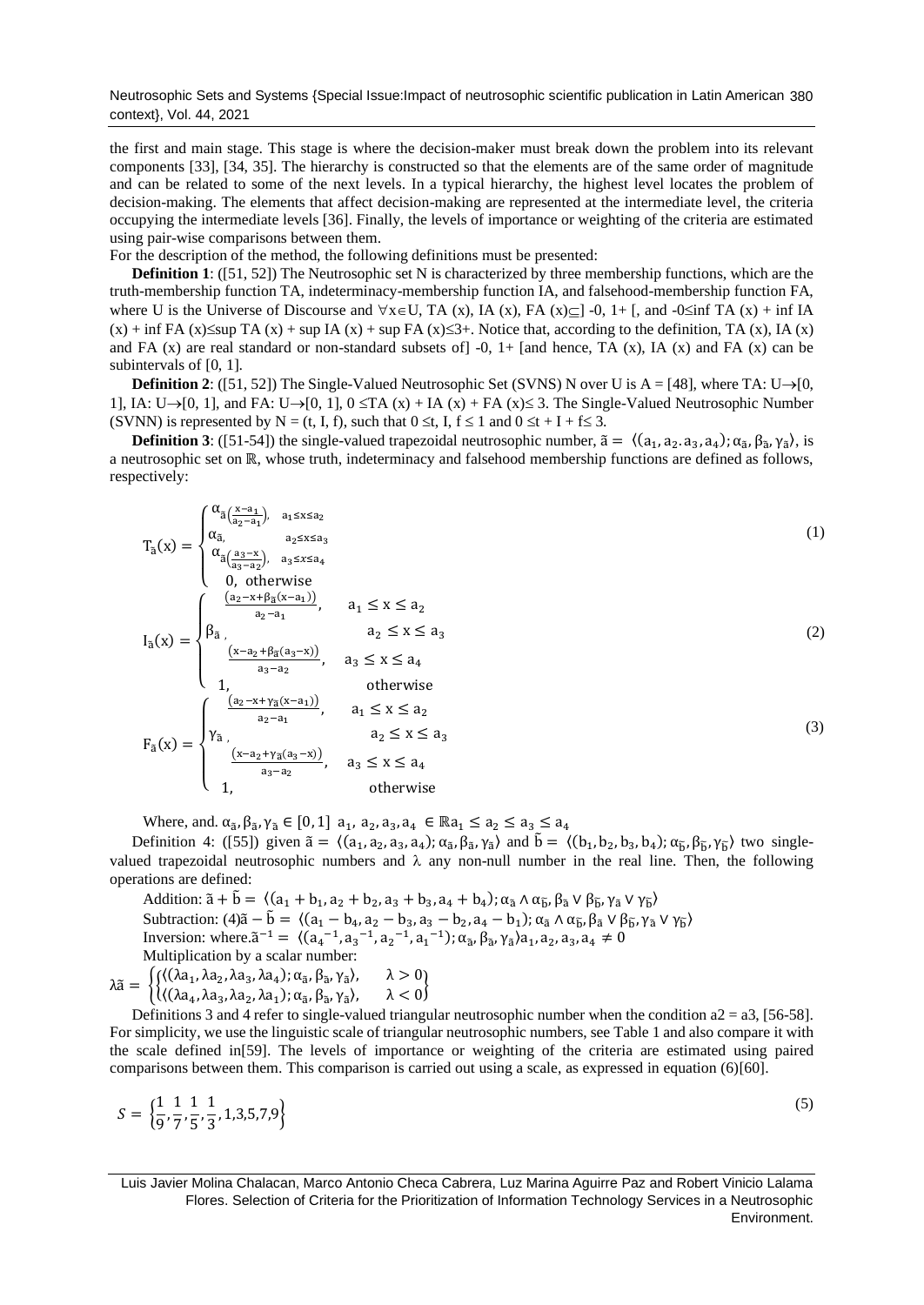381 Neutrosophic Sets and Systems {Special Issue:Impact of neutrosophic scientific publication in Latin American context}, Vol. 44, 2021

We can find in [\[59\]](#page-9-7) the theory of the AHP technique in a neutrosophic framework. Thus, we can model the indeterminacy of decision-making by applying neutrosophic AHP or NAHP for short. Equation 7 contains a generic neutrosophic pair-wise comparison matrix for NAHP.

$$
\widetilde{A} = \begin{bmatrix} \widetilde{1} & \widetilde{a}_{12} & \cdots & \widetilde{a}_{1n} \\ \vdots & \ddots & \vdots \\ \widetilde{a}_{n1} & \widetilde{a}_{n2} & \cdots & \widetilde{1} \end{bmatrix}
$$
\n(6)

The matrix must satisfy the condition, based on the inversion operator of Definition 4.  $\tilde{A} \tilde{a}_{ji} = \tilde{a}_{ij}^{-1}$ To convert neutrosophic triangular numbers into crisp numbers, there are two indexes defined in [\[59\]](#page-9-7). They are the so-called score and accuracy indexes, respectively, see Equations 7 and 8:

$$
S(\tilde{a}) = \frac{1}{8} [a_1 + a_2 + a_3](2 + \alpha_{\tilde{a}} - \beta_{\tilde{a}} - \gamma_{\tilde{a}})
$$
  

$$
A(\tilde{a}) = \frac{1}{8} [a_1 + a_2 + a_3](2 + \alpha_{\tilde{a}} - \beta_{\tilde{a}} + \gamma_{\tilde{a}})
$$

(8)

(7)

| Saaty's scale | <b>Definition</b>                 | <b>Neutrosophic Triangular Scale</b>                      |
|---------------|-----------------------------------|-----------------------------------------------------------|
| 1             | Equally influential               | $\tilde{1} = \langle (1,1,1); 0.50, 0.50, 0.50 \rangle$   |
| 3             | Slightly influential              | $\tilde{3} = \langle (2,3,4); 0.30, 0.75, 0.70 \rangle$   |
| 5             | Strongly influential              | $\tilde{5} = \langle (4, 5, 6); 0.80, 0.15, 0.20 \rangle$ |
| 7             | Very strongly influential         | $\tilde{7} = \langle (6, 7, 8); 0.90, 0.10, 0.10 \rangle$ |
| 9             | Absolutely influential            | $\tilde{9} = \langle (9, 9, 9); 1.00, 1.00, 1.00 \rangle$ |
| 2, 4, 6, 8    | Sporadic values between two close | $\tilde{2} = \langle (1, 2, 3); 0.40, 0.65, 0.60 \rangle$ |
|               | scales                            | $\tilde{4} = \langle (3, 4, 5); 0.60, 0.35, 0.40 \rangle$ |
|               |                                   | $\tilde{6} = \langle (5, 6, 7); 0.70, 0.25, 0.30 \rangle$ |
|               |                                   | $\tilde{8} = \langle (7,8,9); 0.85, 0.10, 0.15 \rangle$   |
|               |                                   |                                                           |

**Table 1:** Saaty's scale translated to a neutrosophic triangular scale.

**Step 1** Select a group of experts.

**Step 2** Structure the neutrosophic pair-wise comparison matrix of factors, sub-factors, and strategies, through the linguistic terms shown in Table 1.

The neutrosophic scale is attained according to expert opinions [\[61\]](#page-9-9). The neutrosophic pair-wise comparison matrix of factors, sub-factors, and strategies are as described in Equation 6.

**Step 3** Check the consistency of experts' judgments.

If the pair-wise comparison matrix has a transitive relation, ie.,  $Aik = a^i$  and i, j and k, then the comparison matrix is consistent, focusing only on the lower, median, and upper values of the triangular neutrosophic number of the comparison matrix.

**Step 4** Calculate the weight of the factors from the neutrosophic pair-wise comparison matrix, by transforming it into a deterministic matrix using Equations 9 and 10. To get the score and the accuracy degree of the following equations are used:  $\tilde{a}_{ii}$ 

$$
S(\tilde{a}_{ji}) = \frac{1}{S(\tilde{a}_{ij})}
$$
  
\n
$$
A(\tilde{a}_{ji}) = \frac{1}{A(\tilde{a}_{ij})}
$$
\n(9)

With compensation by accuracy degree of each triangular neutrosophic number in the neutrosophic pair-wise comparison matrix, we derive the following deterministic matrix:

$$
A = \begin{bmatrix} 1 & a_{12} & \cdots & a_{1n} \\ \vdots & \ddots & \vdots \\ a_{n1} & a_{n2} & \cdots & 1 \end{bmatrix}
$$
 (11)

Determine the ranking of priorities, namely the Eigen Vector X, from the previous matrix:

1. Normalize the column entries by dividing each entry by the sum of the column.

2. Take the total of the row averages.

Luis Javier Molina Chalacan, Marco Antonio Checa Cabrera, Luz Marina Aguirre Paz and Robert Vinicio Lalama Flores. Selection of Criteria for the Prioritization of Information Technology Services in a Neutrosophic Environment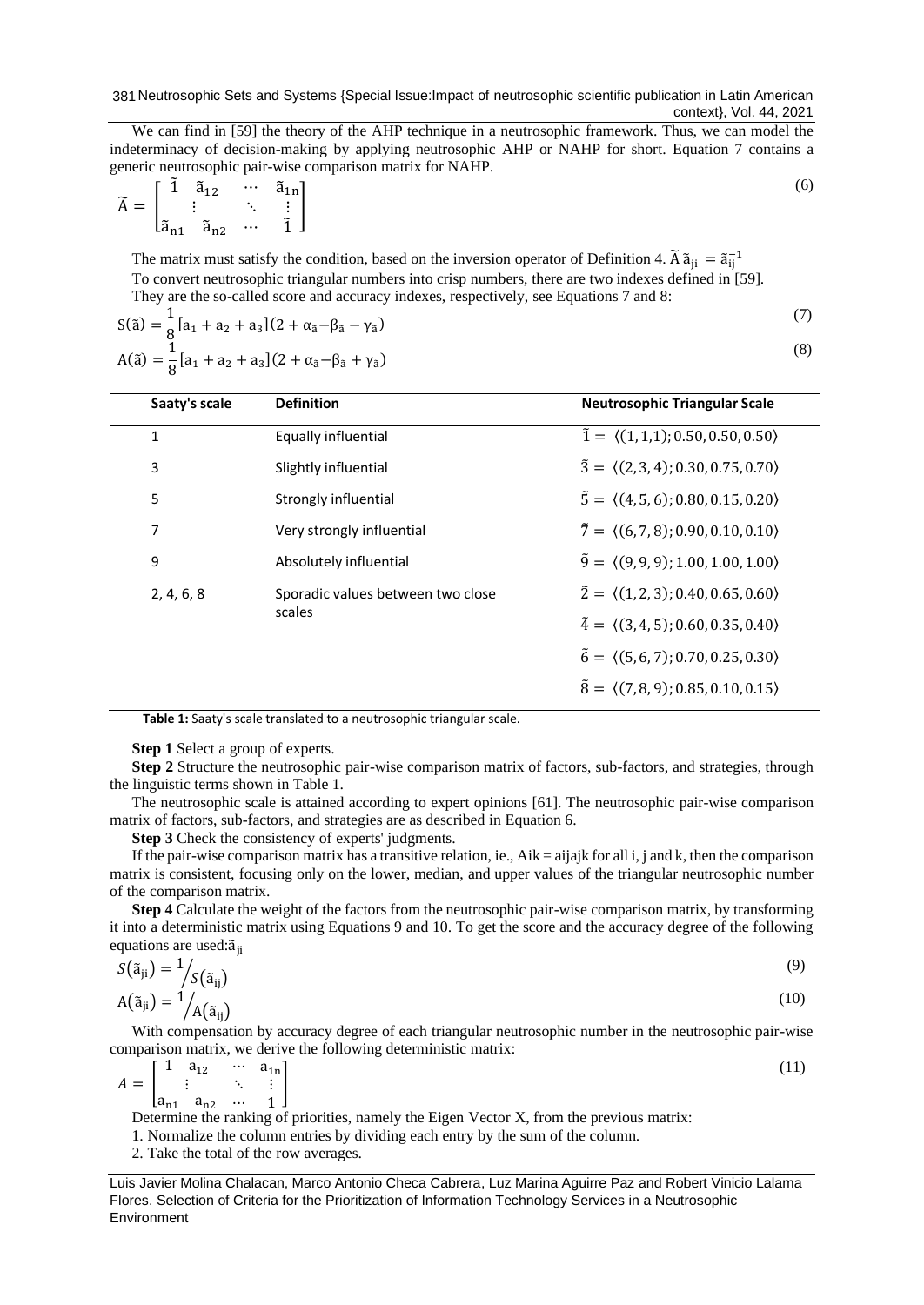Neutrosophic Sets and Systems {Special Issue:Impact of neutrosophic scientific publication in Latin American 382 context}, Vol. 44, 2021

Note that Step 3 refers to consider the use of the calculus of the Consistency Index (CI) when applying this technique, which is a function depending on  $\lambda_{\text{max}}$ , the maximum eigenvalue of the matrix. Saaty establishes that consistency of the evaluations can be determined by the equation:

CI = 
$$
\frac{\lambda_{\text{max}} - n}{n-1}
$$
 [62], (12)  
where n is the order of the matrix. In addition, the Consistency Ratio (CR) is defined by equation:  

$$
CR = \frac{CI}{n}
$$
 (13)

R I RI is given in Table 2.

| Order |  |    |    |    |    |    | 2 3 4 5 6 7 8 9           |  |
|-------|--|----|----|----|----|----|---------------------------|--|
|       |  |    |    |    |    |    | 0 0. 0. 1. 1. 1. 1. 1. 1. |  |
|       |  | 89 | 11 | 25 | 35 | 40 | 45                        |  |

**Table 2:** RI associated with every order.

If  $CR \leq 0.1$  we can consider that experts' evaluation is sufficiently consistent and hence we can proceed to use NAHP. We apply this procedure to matrix "A" in Equation 12.

#### **3 Results**

For a case study, the following bibliography was consulted [\[2-24\]](#page-7-1) where we found that the most representative criteria for the analysis in question are:

- Customer satisfaction in previous services
- Type of work to be done
- Distance between the client and the company
- Availability of material and human resources to carry out the work
- Type of work carried out by the client
- Increased number of services offered to customers
- Clients that bring greater benefits to the company
- Service request order
- Facilities assured by the client
- Mobility towards the client

For the ratification of these criteria, we consulted through the snowball method a panel of experts who are related to information technologies and work in various institutions, both in companies and in entities budgeted. A semi-structured interview was applied to them to determine criteria for the prioritization of information technology services through software. From the interviews carried out with the experts, the influence of the criteria was determined, which was plotted using a Pareto Diagram. As shown in Figure 1, 6 criteria that influence 80% of the most important criteria were selected.



Luis Javier Molina Chalacan, Marco Antonio Checa Cabrera, Luz Marina Aguirre Paz and Robert Vinicio Lalama Flores. Selection of Criteria for the Prioritization of Information Technology Services in a Neutrosophic Environment.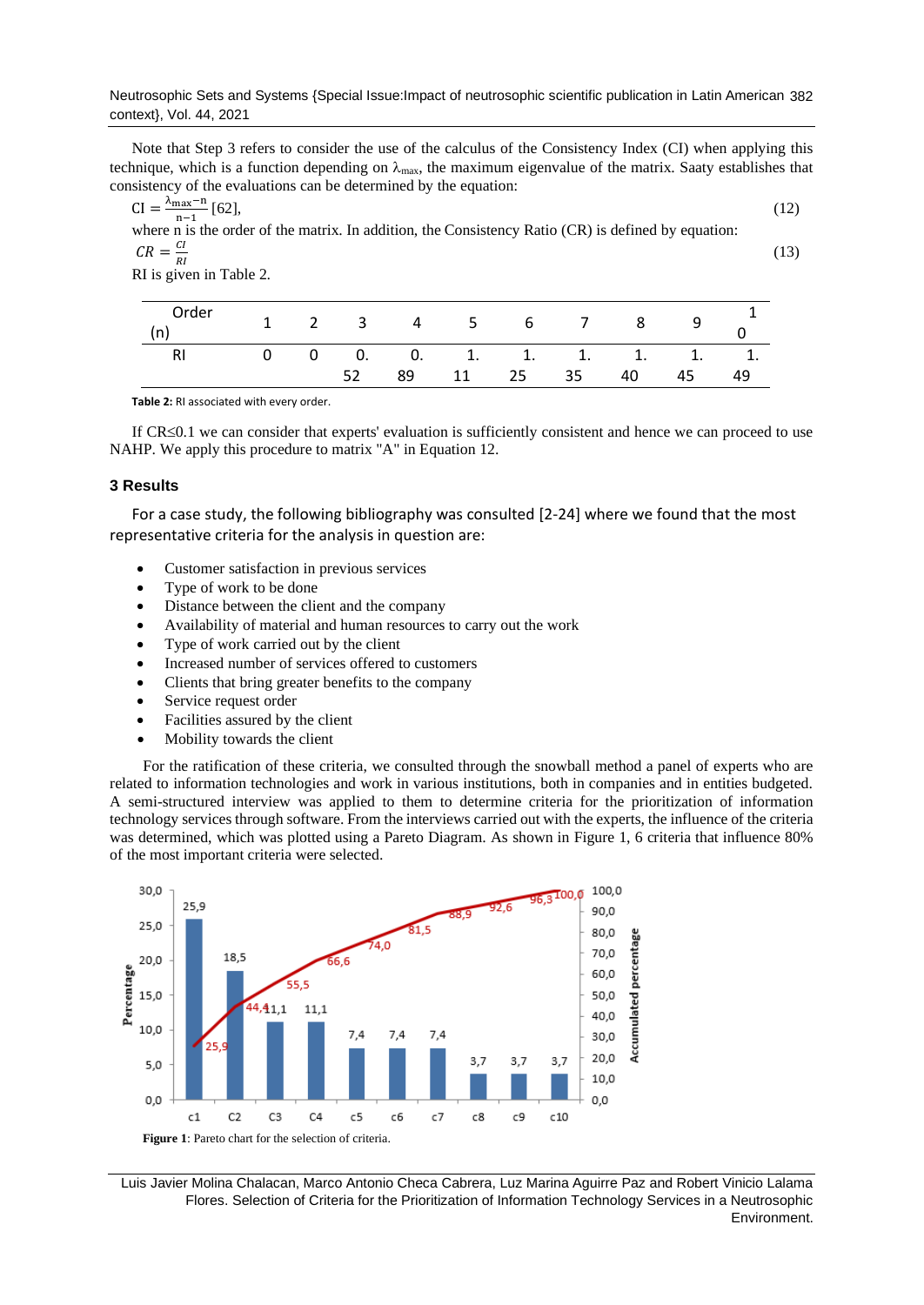383 Neutrosophic Sets and Systems {Special Issue:Impact of neutrosophic scientific publication in Latin American context}, Vol. 44, 2021

Legend: Criteria

- 1. Request order
- 2. Type of work to be done
- 3. Clients with greater financial solvency and joint work time
- 4. Priority of the work performed by the client
- 5. Mobility towards the client
- 6. Availability of material and human resources
- 7. Distance between the client and the company
- 8. Facilities provided by the client
- 9. Greater number of services offered per client
- 10. Customer satisfaction

As a result, the AHP Saaty is applied to the following criteria: Order of the service request; Type of work to be done; Clients that bring greater benefits to the company; Type of work carried out by the client; Mobility towards the client and Availability of material and human resources to carry out the work

| Criteria | c1               | c2               | c3               | c4               | c5                                    | c6               |  |
|----------|------------------|------------------|------------------|------------------|---------------------------------------|------------------|--|
| c1       | (1,1,1);         | (1,1,1);         | (2,3,4);         | (4,5,6);         | (2,3,4);                              | (4,5,6);         |  |
|          | 0.50, 0.50, 0.50 | 0.50, 0.50, 0.50 | 0.30, 0.75, 0.70 | 0.80, 0.15, 0.20 | 0.30, 0.75, 0.70                      | 0.80, 0.15, 0.20 |  |
| c2       |                  | (1,1,1);         | (1,1,1);         | (4,5,6);         | (2,3,4);                              | (2,3,4);         |  |
|          | (2,3,4);         | 0.50, 0.50, 0.50 | 0.50, 0.50, 0.50 | 0.80, 0.15, 0.20 | 0.30, 0.75, 0.70                      | 0.30, 0.75, 0.70 |  |
|          | 0.30, 0.75, 0.70 |                  |                  |                  |                                       |                  |  |
| c3       |                  | $\mathbf{1}$     | (1,1,1);         | (1,1,1);         | (2,3,4);                              | (2,3,4);         |  |
|          | (2,3,4);         | (2,3,4);         | 0.50, 0.50, 0.50 |                  | $0.50, 0.50, 0.50$ $0.30, 0.75, 0.70$ | 0.30, 0.75, 0.70 |  |
|          | 0.30, 0.75, 0.70 | 0.30, 0.75, 0.70 |                  |                  |                                       |                  |  |
| c4       |                  |                  | 1                | (1,1,1);         | (1,1,1);                              | (1,1,1);         |  |
|          | (4,5,6);         | (4,5,6);         | (2,3,4);         |                  | $0.50, 0.50, 0.50$ 0.50, 0.50, 0.50   | 0.50, 0.50, 0.50 |  |
|          | 0.80, 0.15, 0.20 | 0.80, 0.15, 0.20 | 0.30, 0.75, 0.70 |                  |                                       |                  |  |
| c5       |                  |                  |                  | 1                | (1,1,1);                              | (1,1,1);         |  |
|          | (2,3,4);         | (2,3,4);         | (2,3,4);         | (2,3,4);         | 0.50, 0.50, 0.50                      | 0.50, 0.50, 0.50 |  |
|          | 0.30, 0.75, 0.70 | 0.30, 0.75, 0.70 | 0.30, 0.75, 0.70 | 0.30, 0.75, 0.70 |                                       |                  |  |
| c6       |                  |                  |                  | (1,1,1);         | (1,1,1);                              | (1,1,1);         |  |
|          | (4,5,6);         | (2,3,4);         | (2,3,4);         | 0.50, 0.50, 0.50 | 0.50, 0.50, 0.50                      | 0.50, 0.50, 0.50 |  |
|          | 0.80, 0.15, 0.20 | 0.30, 0.75, 0.70 | 0.30, 0.75, 0.70 |                  |                                       |                  |  |

**Table 3:** AHP Saaty Neutrosophic paired matrix.

| <b>Criteria</b> | c1   | c2   | c3   | c4   | c <sub>5</sub> | c <sub>6</sub> | <b>WEIGHT</b> | $A\mathbf{x}$<br>Weight | Approx.<br><b>Eigenvalues</b> |
|-----------------|------|------|------|------|----------------|----------------|---------------|-------------------------|-------------------------------|
|                 | 0.42 | 0.58 | 0.38 | 0.33 | 0.21           | 0.36           | 0.378         | 2.55                    | 6.7477                        |
|                 | 0.14 | 0.19 | 0.38 | 0.33 | 0.21           | 0.21           | 0.243         | 1.68                    | 6.8892                        |
|                 | 0.14 | 0.06 | 0.13 | 0.20 | 0.21           | 0.21           | 0.159         | 1.03                    | 6.4660                        |
|                 | 0.08 | 0.04 | 0.04 | 0.07 | 0.21           | 0.07           | 0.086         | 0.53                    | 6.2251                        |
|                 | 0.14 | 0.06 | 0.04 | 0.02 | 0.07           | 0.07           | 0.068         | 0.42                    | 6,2006                        |
|                 | 0.08 | 0.06 | 0.04 | 0.07 | 0.07           | 0.07           | 0.066         | 0.43                    | 6.4918                        |
|                 |      |      |      |      |                |                |               |                         |                               |

**Table 4:** Determination of criteria weights applying the Neutrosophic AHP method.

When performing the consistency analysis, according to the proposed method, an eigenvalue of 6.5034 was obtained,  $IC = 0.10$  and  $RC = 0.08$ , which allows us to affirm that the exercise was carried out correctly.

Luis Javier Molina Chalacan, Marco Antonio Checa Cabrera, Luz Marina Aguirre Paz and Robert Vinicio Lalama Flores. Selection of Criteria for the Prioritization of Information Technology Services in a Neutrosophic Environment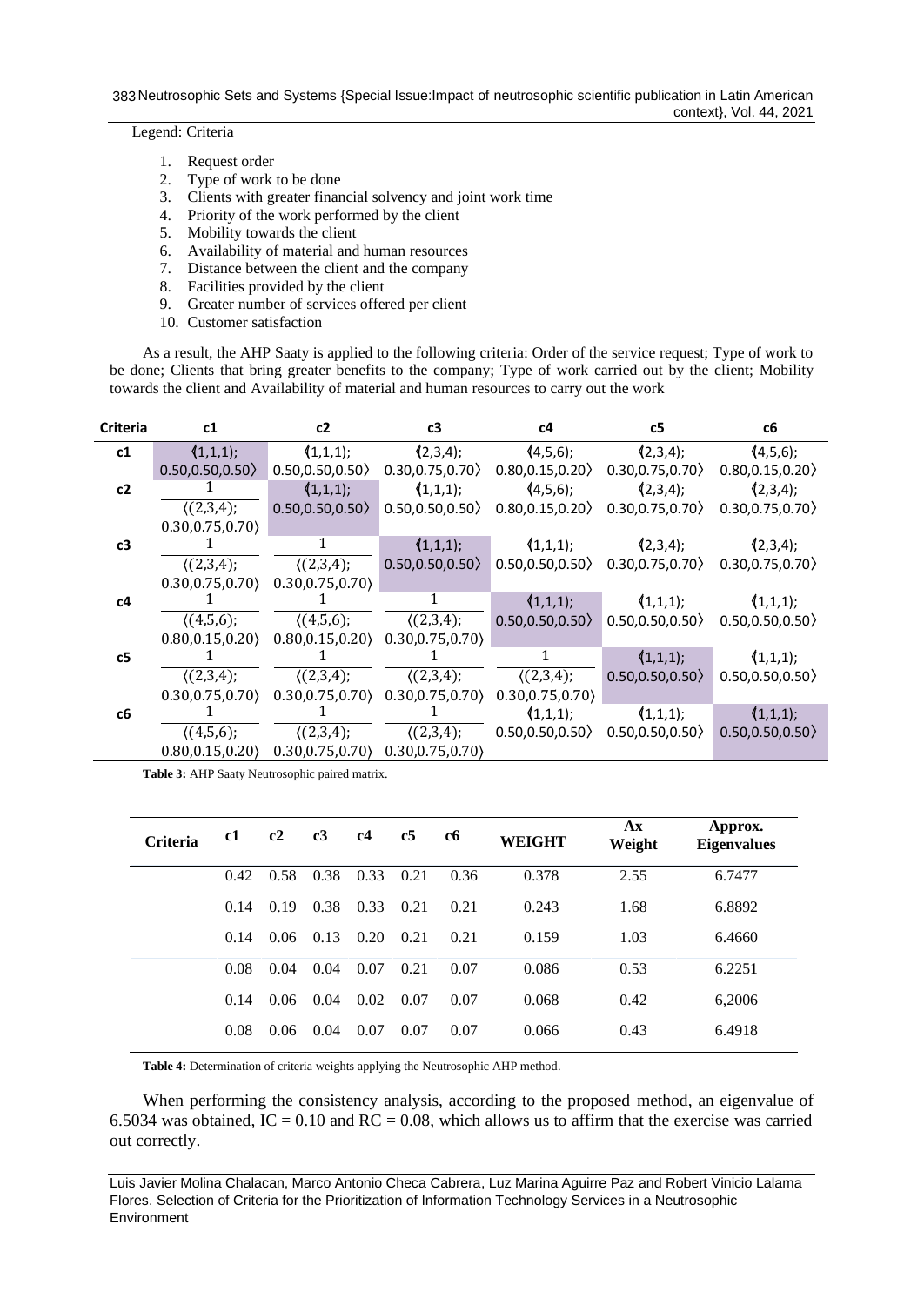Neutrosophic Sets and Systems {Special Issue:Impact of neutrosophic scientific publication in Latin American 384 context}, Vol. 44, 2021



As could be seen, services should be prioritized according to the following order of criteria:

**Figure 2:** Criteria prioritization.

The work team in charge of programming should consider this as the primary source of data in the interface of the designed software. In this way, when the user interacts with the product, they will be able to provide feedback on the designed system.

## **Conclusion**

Once the investigation was completed, the following conclusions were reached:

- The selection of criteria for the development of software optimizes the time to provide customer service, facilitates the presence of the product in the market and meets the skills required for this type of company. Customer satisfaction brings along increased profits for the company and the request for new services increasing the profits and prestige of the company.
- The use of neutrosophic language for the realization of the paper was important since the nature of the exercise requires it. Mainly for the determination of the criteria to work, where the application of the Pareto Diagram was successful. According to the Pareto Diagram, respect for the order of the service request by customers allows the client to feel important and empowered. The rest of the criteria that were not selected more frequently by the experts should be analyzed in the strategic themes of the company, due to their possible repercussions.
- In the case of the analysis carried out using the AHP Saaty Neutrosophic technique, it complemented what was stated in Pareto's definition. It was revealed that in order of importance, the experts place the following hierarchical order of the criteria:
	- Order of service request is a topic valued by customers;
	- $\checkmark$  Type of work to be done;
	- $\checkmark$  Clients that bring greater benefits to the company;<br> $\checkmark$  Type of work carried out by the client:
	- Type of work carried out by the client;
	- $\checkmark$  Mobility towards the client; and
	- $\checkmark$  Availability of material and human resources to carry out the work.
- After receiving their request, the need to please customers is important in the measurement of the AHP Neutrosophic Saaty. Given the urgency of the use of new technologies, it is essential to apply the services that a company can provide to itself, and other competing companies.
- One of the elements that must be taken into account in this work, is recommended to keep the portfolio of services that an information technology company can provide updated. In the same way that technologies are regenerated very quickly at present, the application of this type of exercise regularly, allows the company and the software to be in continuous improvement for greater customer satisfaction, which leads to the generation of greater benefits.

Luis Javier Molina Chalacan, Marco Antonio Checa Cabrera, Luz Marina Aguirre Paz and Robert Vinicio Lalama Flores. Selection of Criteria for the Prioritization of Information Technology Services in a Neutrosophic Environment.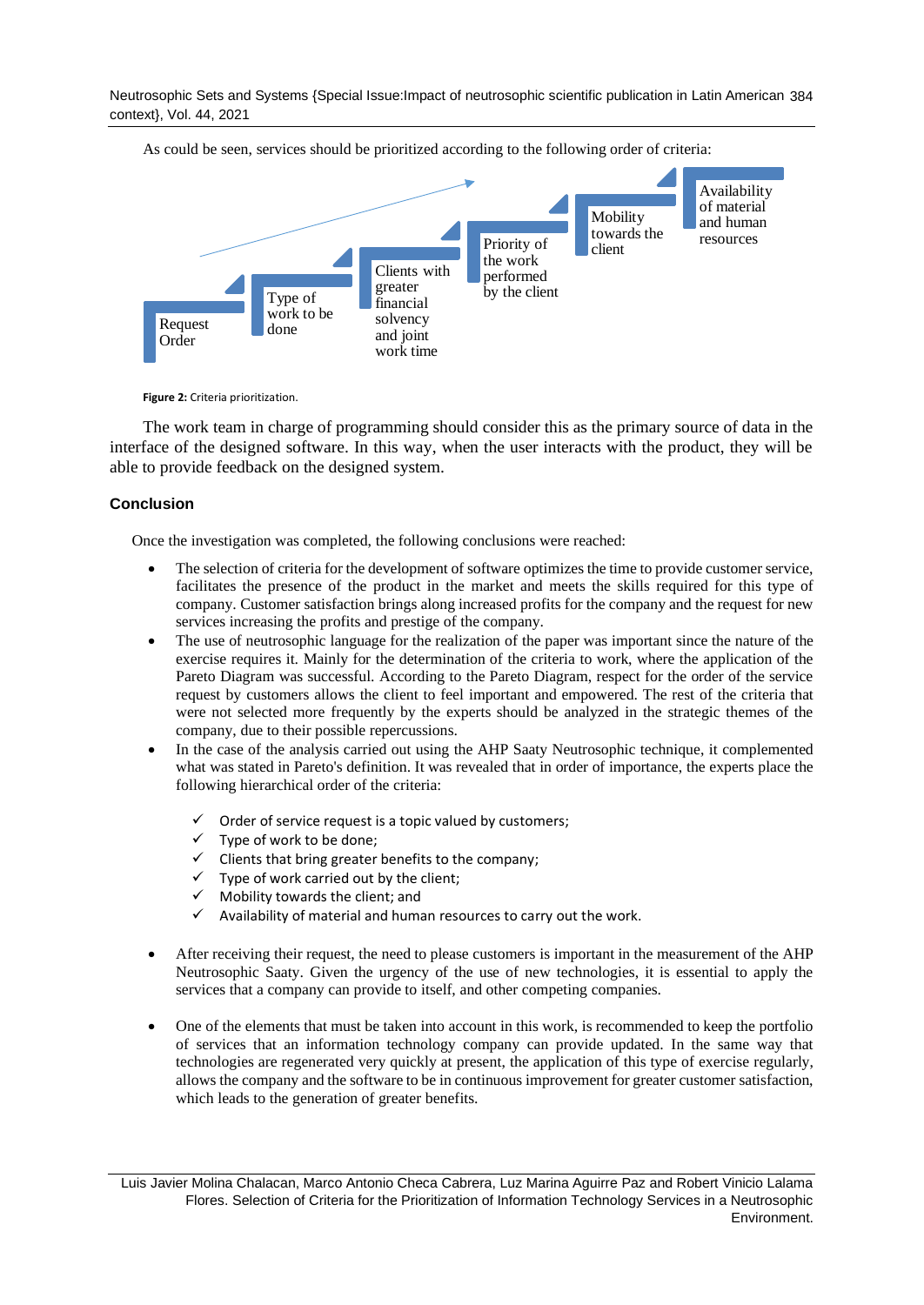## **References**

- <span id="page-7-0"></span>[1] N. Unidas, "La Agenda 2030 y los Objetivos de Desarrollo Sostenible: una oportunidad para América Latina y el Caribe. ," *LC/G.2681-P/Rev.3, Santiago,* 2018.
- <span id="page-7-1"></span>[2] G. Ramírez, C. Ovando, and J. A. Lino Gamiño. (2019x) Modelo de gestión de servicios de cómputo en la nube para las compañías de consumo. *Ciencias Humanas y Sociales*.
- [3] MARQUARDT, Katrin, et al. Smart services–characteristics, challenges, opportunities and business models. En Proceedings of the International Conference on Business Excellence. Sciendo, 2017. p. 789-801.
- [4] E. Garcés Suárez, E. Garcés Suárez, and O. Alcívar Fajardo. (2016) Las Tecnologías de la Información en el cambio de la Educación Superior en el siglo XXI: reflexiones para la práctica. *Universidad y Sociedad. Revista Científica Multidisciplinar de la Universidad de Cienfuegos*. 171-177. Available[: http://rus.ucf.edu.cu/](http://rus.ucf.edu.cu/)
- [5] D. Pérez Armayor, D. Hernández Lantigua, E. O. León Alen, and J. A. Díaz Batista, "Evaluación de tecnologías de información para el diagnóstico de la planificación de sistemas de información en la industria biofarmacéutica cubana," *Revista Cubana de información en ciencias de la salud,,* vol. 27, pp. 327-344, 2016.
- [6] A. Fernández, F. Llorens, C. Juiz, F. Maciá, and J. M. Aparicio, *ómo priorizar los proyectos TI estratégicos para tu universidad*. España: Universidad de Alicante 2018.
- [7] S. Pacheco. (2009) Una metodología efectiva para la Priorización de Proyectos en TIC. *SISTEMAS, CIBERNÉTICA E INFORMÁTICA*. 23-28.
- [8] KITSIOS, Fotis; KAMARIOTOU, Maria. Decision support systems and strategic information systems planning for strategy implementation. En Strategic Innovative Marketing. Springer, Cham, 2017. p. 327-332.
- [9] MARIANO-HERNÁNDEZ, D., et al. A review of strategies for building energy management system: Model predictive control, demand side management, optimization, and fault detect & diagnosis. Journal of Building Engineering, 2021, vol. 33, p. 101692.
- [10] M. V. Alderete. (2012) Medición de las tecnologías de la información y la comunicación en Empresas de Servicios de Colombia. *Cuad. admon.ser.organ*.
- [11] A. A. Correa Espinal, R. A. Gómez Montoya, and J. A. Cano Arenas. (2010) Gestión de almacenes y Tecnologías de la Información y Comunicación (TIC). *Estudios Gerenciales*. 145-171.
- [12] J. Silva, B. Gros, J. M. Garrido, and J. Rodríguez. (2006) Estándares en tecnologías de la información y la comunicación para la formación inicial docente: situación actual y el caso chileno. *Revista Iberoamericana de Educación*. 1-16.
- [13] J. M. Lamis Rivero, J. A. Plasencia Soler, F. Marrero Delgado, and M. Nicado García. (2020) Metodología para priorizar iniciativas de tecnologías de la información sostenibles. *Contaduría y Administración* 1-20.
- [14] J. Adell. (1997) Tendencias en educación en la sociedad de las tecnologías de la información. *EDUTEC Revista Electronica de Tecnologia Educativa*. Available[: http://www.uib.es/depart/gte/edutec-e/revelec7/revelec7.html](http://www.uib.es/depart/gte/edutec-e/revelec7/revelec7.html)
- [15] M. Arellano Rodríguez. (2008) Sistemas de información: ¿adecuación a los cambios tecnológicos o herramienta de gestión? *Revista de Ciencias Sociales LUZ*. Available: [http://ve.scielo.org/scielo.php?script=sci\\_serial&pid=1315-](http://ve.scielo.org/scielo.php?script=sci_serial&pid=1315-9518&lng=es&nrm=iso) [9518&lng=es&nrm=iso](http://ve.scielo.org/scielo.php?script=sci_serial&pid=1315-9518&lng=es&nrm=iso)
- [16] "Servicios de tecnología de la información, ¿qué son?," in *Servicios de tecnología de la información*, CTI Tecnología y Gestión S.A. (S.M.E.), Ed., ed, 2021.
- [17] Investa Partners Consulting. (2021). *Servicios de tecnología de la información (TI)*. Available: <http://ipartnersconsulting.com/>
- [18] Bernal-Jiménez, M. C., & Rodríguez-Ibarra, D. L. (2019). Las tecnologías de la información y comunicación como factor de innovación y competitividad empresarial. Scientia et technica, 24(1), 85-96.
- [19] C. Cagua Vásquez, J. A. Navarro Espinosa, and E. Loján Granda. (2018) Modelo de gestión estratégica de los servicios de tecnologías de la información. *Espacios*. 33.
- [20] M. A. Chávez Barboza, "Plan de mejora para la gestión de servicios de tecnología de la información en la Empresa Frenosa, Callao," 2020.
- [21] G. Sunkel. (2006, 04.05). *Las tecnologías de la información y la comunicación (TIC) en educación en América Latina: una exploración de indicadores*. Available: file:///E:/handle/11362/41
- [22] División Consultoría de EvaluandoSoftware.com. (2021, 05). *Las tecnologías de información en las empresas*. Available: https:/[/www.evaluandosoftware.com/las-tecnologias-de-informacion-y-comunicaciones-en-las](http://www.evaluandosoftware.com/las-tecnologias-de-informacion-y-comunicaciones-en-las-empresas/)[empresas/](http://www.evaluandosoftware.com/las-tecnologias-de-informacion-y-comunicaciones-en-las-empresas/)
- [23] J. E. Molina Ruiz, "Propuesta de segmentación con redes virtuales y priorización del ancho de banda con QoS para la mejora del rendimiento y seguridad de la red LAN en la Empresa Editora El Comercio Planta Norte," Tesis de pregrado, Universidad Católica Santo Toribio de Mogrovejo, Chiclayo, Perú 2012.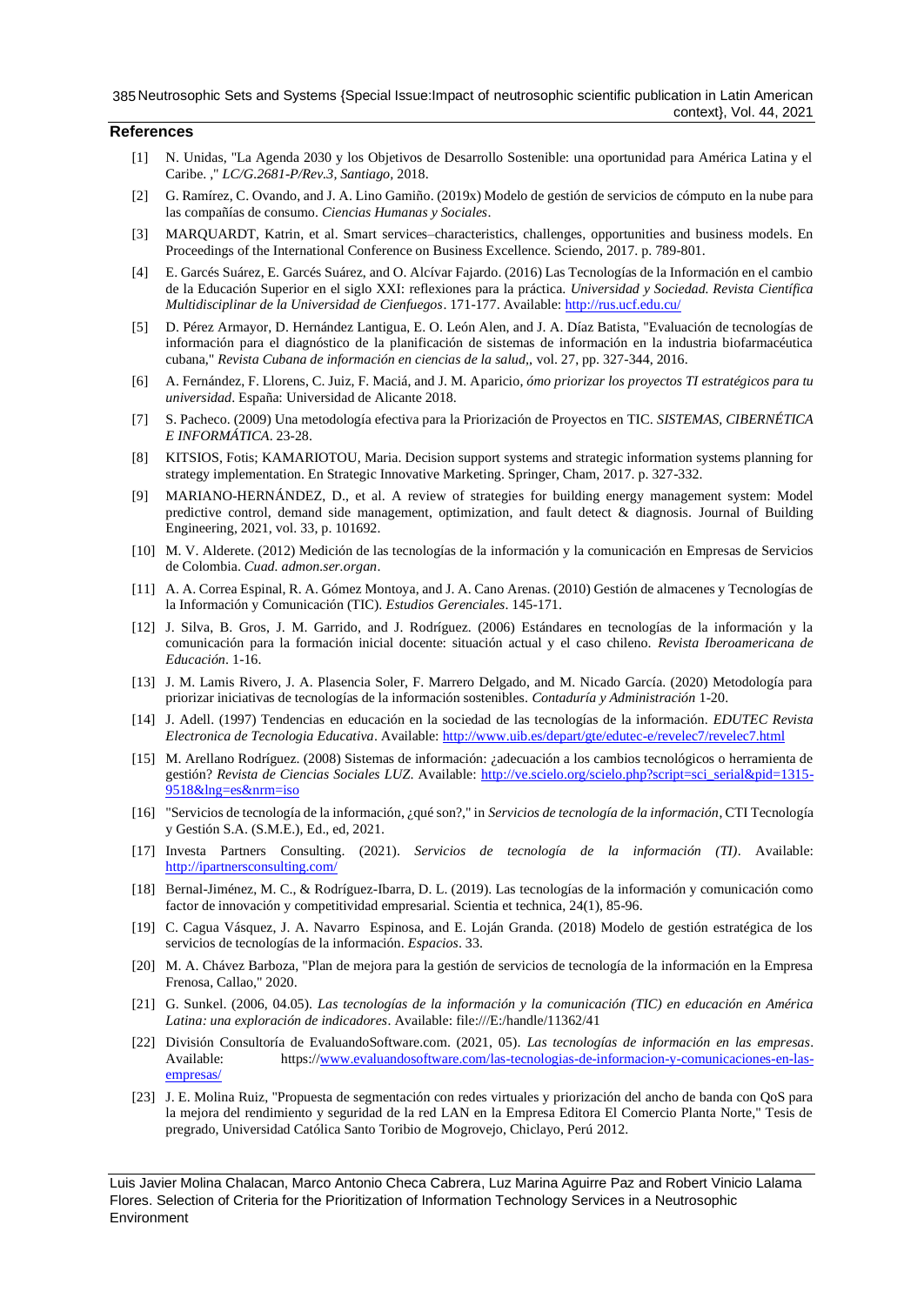Neutrosophic Sets and Systems {Special Issue:Impact of neutrosophic scientific publication in Latin American 386 context}, Vol. 44, 2021

- [24] S. Gómez Flórez, "¿Cómo priorizar la implementación de Tecnología? Guía rápida para los tomadores de decisiones.," in *Estrategia TD*, E. T. Digital, Ed., ed. Bogotá, Colombia, 2020.
- [25] C. E. Herrera Cucaita and J. R. Noreña Angel, "Implementación de un módulo de gestión de proyectos para el sistema AS/400," 2016.
- <span id="page-8-0"></span>[26] P. Anbazhagan, K. Thingbaijam, S. Nath, J. Narendara Kumar, and T. Sitharam, " Multi-criteria seismic hazard evaluation for Bangalore city, India," *Asian Earth Sci 38: 168–198,* 2010.
- [27] I. Armas, and M. Radulian, "Spatial multi-criteria risk assessment of earthquakes from Bucharest, Romania. Environmental hazards, earthquake hazard impactt and urban planning," *Springer, Heidelberg,* pp. 127–149, 2014.
- [28] A. Youssef, B. Pradhan, and E. Tarabees, "Integrated evaluation of urban development suitability based on remote sensing and GIS techniques: contribution from the analytic hierarchy process," *Arab J Geosci4:463–473,* 2011.
- [29] J. Clague, "The earthquake threat in southwestern British Columbia: a geologic perspective. ," *Nat Hazards 26:7– 33,* 2002.
- <span id="page-8-1"></span>[30] T. L. Saaty, *Toma de decisiones para líderes*: RWS Publications, 2014.
- <span id="page-8-2"></span>[31] A. Arquero, M. Alvarez, and E. Martinez, "Decision Management making by AHP (analytical hierarchy process) trought GIS data," *IEEE Latin America Transactions,* vol. 7, pp. 101-106, 2009.
- <span id="page-8-3"></span>[32] O. Mar, I. Santana, and J. Gulín, "Competency assessment model for a virtual laboratory system and distance using fuzzy cognitive map," *Revista Investigación Operacional* vol. 38, pp. 170-178, 2017.
- <span id="page-8-4"></span>[33] S. E. López Cuenca, "Análisis de factibilidad y pertinencia del programa de Maestría en Administración de Empresas con mención en Innovación mediante el modelo AHP difuso," Universidad de las Fuerzas Armadas ESPE. Carrera de Ingeniería Comercial., 2017.
- <span id="page-8-5"></span>[34] O. Mar, I. Santana, and J. Gulín, "Algoritmo para determinar y eliminar nodos neutrales en Mapa Cognitivo Neutrosófico," *Neutrosophic Computing and Machine Learning,* vol. 8, pp. 4-11, 2019.
- <span id="page-8-6"></span>[35] M. Leyva-Vázquez and F. Smarandache, *Inteligencia Artificial: retos, perspectivas y papel de la Neutrosofía*: Infinite Study, 2018.
- <span id="page-8-7"></span>[36] C. Tubet Abramo, "Diseño de una metodología de evaluación de la sostenibilidad del Mix Eléctrico Nacional, basada en el Proceso Analítico Jerárquico (AHP)," 2016.
- [37] L. K. B. Villanueva, D. A. V. Intriago, L. K. Á. Gómez, and A. M. I. Morán, "Business Plan for Entrepreneurs, Actors and Organizations of Social and Solidarity Economy based on Neutrosophic AHP-SWOT," *Neutrosophic Sets and Systems,* vol. 37, p. 27, 2020.
- [38] M. F. S. Salgado, G. F. A. Hidalgo, and S. B. G. Gallegos, "A composite Index of Social Vulnerability to Earthquake Hazard in Canton Atacames," *Neutrosophic Sets and Systems,* vol. 37, pp. 250-259, 2020.
- [39] S. D. Á. Gómez, J. F. G. García, and B. P. Guanolema, "Linking Neutrosophic AHP and Neutrosophic Social Choice Theory for Group Decision Making," *Neutrosophic Sets and Systems,* vol. 37, pp. 389-398, 2020.
- [40] J. M. P. Paucar, V. H. L. Salcedo, and J. R. C. Morillo, "Multicriteria Analysis of the Violation of the Right to Education in Young People," *Neutrosophic Sets and Systems,* vol. 37, pp. 336-346, 2020.
- [41] R. L. Maldonado Manzano, M. E. Spain Herrería, J. Santillán Andrade, and E. Barrientos, "A Multicriteria Approach to Calculate the Index of Promotion of Legal Culture using Neutrosophic Numbers," *Neutrosophic Sets and Systems,*  vol. 37, pp. 193-199, 2020.
- [42] A.-B. Mohamed and M. Mohamed, "Multi-criteria group decision making based on neutrosophic analytic hierarchy process: Suggested modifications," *Neutrosophic Sets and Systems,* vol. 43, 2021.
- [43] C. P. Cisneros Zúñiga, R. C. Jiménez Martínez, and L. R. Miranda Chávez, "Neutrosophic Analytic Hierarchy Process for the Control of the Economic Resources Assigned as Alimony,," *Neutrosophic Sets and Systems,* vol. 37, pp. 80-89, 2020.
- [44] L. Á. Cortés, M. R. H. Ruiz, and M. P. M. Rodrigo, "Neutrosophic Multicriteria Method for Evaluating the Impact of Informal Trade on the "Mariscal de Puyo" Market," *Neutrosophic Sets and Systems,* vol. 37, pp. 277-286, 2020.
- [45] A. J. P. Palacios, L. B. Bustamante, V. C. Armijo, and V. S. N. Luque, "Neutrosophic multicriteria method to evaluate the com-petencies of mayoral candidates," *Revista Asociación Latinoamericana de Ciencias Neutrosóficas. ISSN 2574-1101,* vol. 11, pp. 17-24, 2020.
- [46] B. M. G. Nuñez, O. P. Peña, and M. Y. L. Vázquez, "Selección de indicadores medioambientales mediante técnicas de decisión multicriterio neutrosóficas," *Revista Asociación Latinoamericana de Ciencias Neutrosóficas. ISSN 2574- 1101,* pp. 56-64, 2021.
- [47] G. D. J. Bastida Tello, R. Comas Rodríguez, and J. L. García Delgado, "Selection of Non- Pharmacological Treatments for mild Cognitive Impairmentin older Adults with Neutrosophic-AHP," *Neutrosophic Sets and Systems,*  vol. 37, pp. 132-140, 2020.

Luis Javier Molina Chalacan, Marco Antonio Checa Cabrera, Luz Marina Aguirre Paz and Robert Vinicio Lalama Flores. Selection of Criteria for the Prioritization of Information Technology Services in a Neutrosophic Environment.